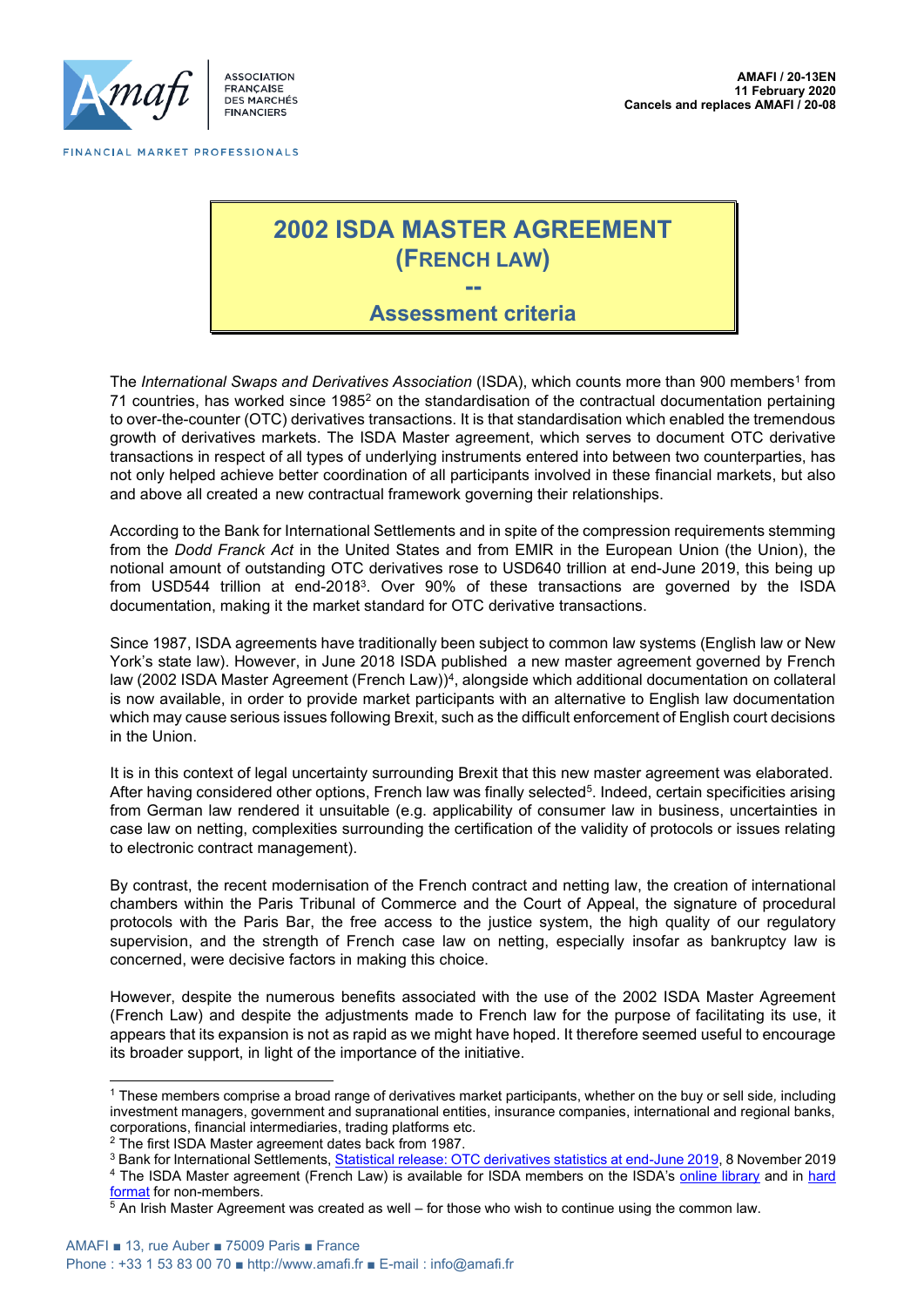

It is in this context that the *Association française des marchés financiers*, *AMAFI*, which represents financial market participants based in France, drafted this note in cooperation with, on ISDA and netting questions, **Alban Caillemer du Ferrage**, Partner at Jones Day, and Professor at the University of Paris II (Assas) and **Gilles Kolifrath**, Partner, Kramer Levin Naftalis & Frankel.

The aim is to reiterate that the 2002 ISDA Master Agreement (French law) constitutes a useful tool to resolve a number of issues generated by Brexit and to demonstrate that the French legal environment, as recently adapted, represents a viable alternative.

# **I – ADVANTAGES OF THE ISDA MASTER AGREEMENT (FRENCH LAW) IN THE CONTEXT OF BREXIT**

## • **European judicial cooperation**

The management of disputes arising from contracts subject to English law and jurisdiction constitutes one of the many issues stemming from a no-deal Brexit<sup>6</sup>.

It is worth recalling that, in accordance with the provisions of the 2001 European regulation, as amended in 2012<sup>7</sup> , a revised enforcement mechanism enables decisions issued by the courts of all Member States to be enforced within the European Union without prior authorisation (*exequatur*).

Such an automatic and immediate recognition of foreign court decisions implies, for a country, a loss of sovereignty, which is only conceivable within a political union such as the one we know in the EU. Besides, the European judicial cooperation has no equivalent elsewhere in the world. Thus, irrespective of the form Brexit takes, no extension of the judicial cooperation to any third country is being considered.

This does not mean that English court decisions will not be capable of being executed in the Union. Certain international treaties such as the Lugano Convention ${}^{8}$  facilitate the recognition and enforcement of foreign judgments. It is therefore possible, probably through the means of the Hague conventions<sup>9</sup>, for the Union and the United Kingdom to reach an agreement on that matter in the foreseeable future. However, the issue lies with the fact that all of these international conventions merely harmonise the conditions under which their signatories permit the *exequatur* of foreign court decisions – they certainly do not compare to the automatic and immediate application of judgements within the Union.

In any event, as of now, and pending potential negotiations to this effect, no such convention exists between the Union and the United Kingdom. Any authorisation process applicable to English court decisions in the Union will necessarily be subject to national, member state rules. Relying on the *exequatur* process entails a number of undeniable risks, delays and costs. This procedure is indeed subject to appeal and may take between 12 to 36 months. It is expensive (e.g. procedural and associated legal fees). It is unpredictable (i.e. the *exequatur* might not be delivered<sup>10</sup>).

No such procedure is necessary with the 2002 ISDA Master Agreement (French law) which provides for the competence of the Paris Tribunal of Commerce and the Paris Court of Appeal.

<sup>&</sup>lt;sup>6</sup> Or a lack of post-Brexit deal on this particular subject.

<sup>&</sup>lt;sup>7</sup> [Regulation \(EU\) No 1215/2012](https://eur-lex.europa.eu/legal-content/EN/TXT/PDF/?uri=CELEX:32012R1215&from=fr) of the European Parliament and of the Council of 12 December 2012 on jurisdiction and the recognition and enforcement of judgments in civil and commercial matters

<sup>8</sup> [Convention](https://eur-lex.europa.eu/legal-content/FR/ALL/?uri=CELEX%3A22007A1221%2803%29) on jurisdiction and the recognition and enforcement of judgments in civil and commercial matters of 30 October 2007

<sup>&</sup>lt;sup>9</sup> [List](about:blank) of conventions

 $10$  A Member State can refuse to grant permission for example where it considers that the cross-border element is not materialised in the case of both parties being domiciled in its territory.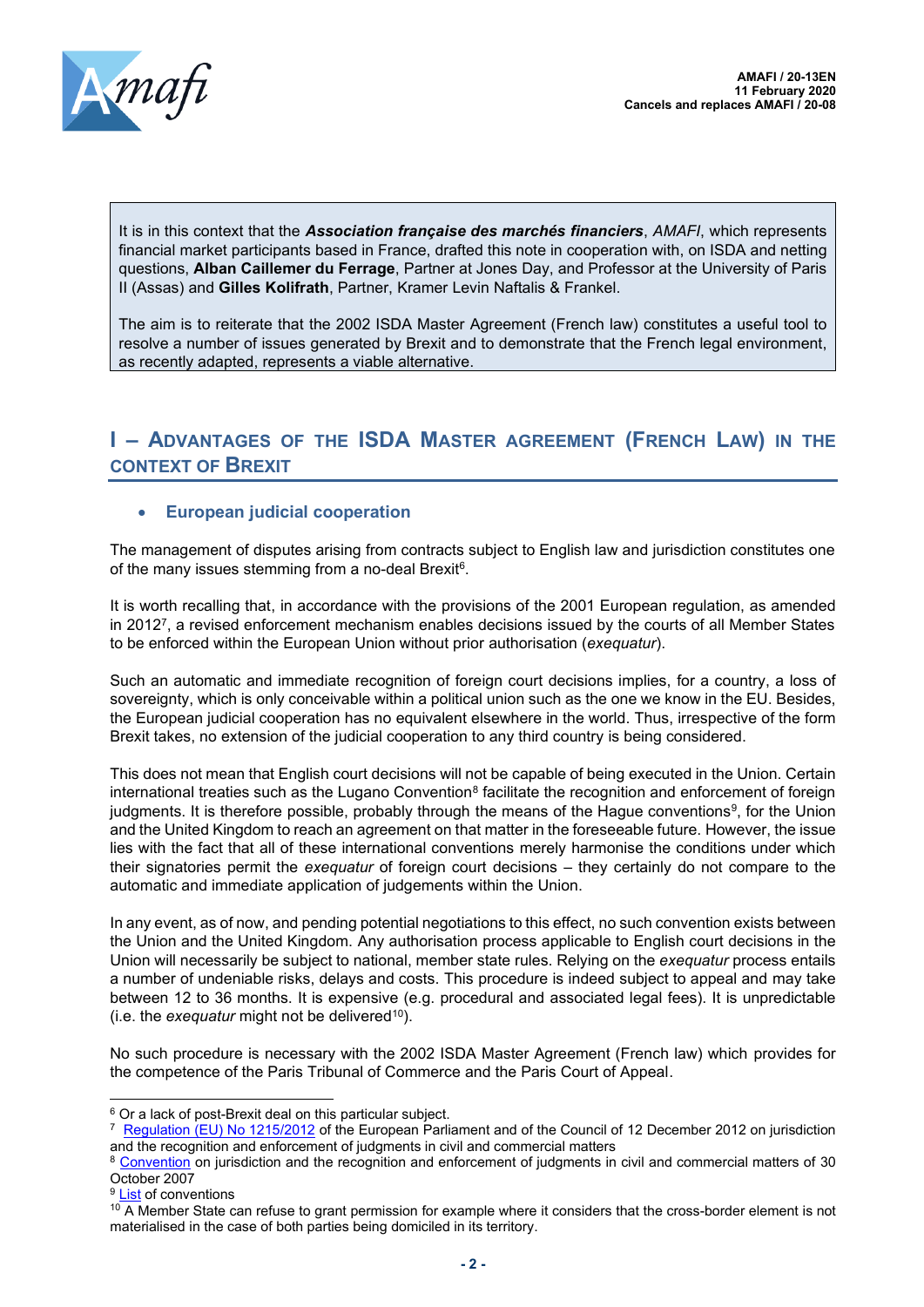

## • **Replication of existing master agreements**

Article 3 of the "Brexit" Ordinance dated 6 February 2019<sup>11</sup> contains measures ensuring contract continuity in relation to derivative transactions.

This legal instrument, which shall apply only in the event of a hard Brexit, puts in place a simplified procedure available to counterparties, British on the one hand and French on the other, wishing to replicate their existing master agreements:

- A notification is sent by the British entity to its French counterparty, offering to conclude a new but identical master agreement with a European entity of its group, save for the provisions concerning applicable law and jurisdiction (French in both instances),
- A simplified and secure acceptance process is available: the French counterparty is deemed to have accepted the offer if, within five days following the notification, it concludes a transaction with the European entity.

This process was only designed to provide British institutions, relocating their trading activities within the continental EU, a tool allowing them to facilitate their dealings with French counterparties.

[This solution may have lost some of its interest with the possibility of a hard Brexit becoming less likely. Nevertheless, the fact remains that these contractual replications must be carried out and many have already taken place.]

Otherwise, if a mere replication has the advantage of avoiding a renegotiation of the commercial terms of the master agreement, it does not in itself turn the agreement into the 2002 ISDA Master Agreement (French law), the replicated version being identical to the initial contract and remaining subject to English law and courts.

This situation may cause significant issues if the succeeding institution selected by the British counterparty is domiciled in France (a contract between two French entities but subject to English law is an unusual situation which should be avoided), but more generally in any Member State (given the issues surrounding the enforcement of English court decisions in the EU).

In light of the above, it would be in the best interest of financial institutions to request, without delay, from their British counterparties that, rather than a mere replication, a "replication & amend" be undertaken. In other words, besides the details of the new counterparty (succeeding to the British entity) and the applicable law and jurisdiction clauses, it should also be agreed to amend the few others necessary to render it subject to French law and jurisdictional competence (*per III below*).

#### • **Directive on the reorganisation and winding up of credit institutions <sup>12</sup> (CIWUD)**

Under European law, in the event of bankruptcy, the *lex fori* (the law of the country in which the bankruptcy procedure takes place) generally governs creditors' rights.

However, Article 25 of the CIWUD provides, by exception, a special conflict-of-laws rule for the enforceability of netting provisions included in netting agreements (typically ISDA Master Agreements) entered into by EU credit institutions and investment firms.

Article 25 provides that the enforceability of netting (as provided for in such master netting agreements) in respect of third parties and/or a judicial administrator must be exclusively subject to the law chosen by the

<sup>&</sup>lt;sup>11</sup> [Ordinance n°2019-75](https://www.legifrance.gouv.fr/affichTexte.do?cidTexte=JORFTEXT000038100584&categorieLien=id) of 6 February 2019 on preparatory measures taken regarding financial services in the context of the United Kingdom's withdrawal from the Union.

<sup>&</sup>lt;sup>12</sup> [Directive 2001/24/EC](about:blank) of the European Parliament and of the Council of 4 April 2001 on the reorganisation and winding up of credit institutions.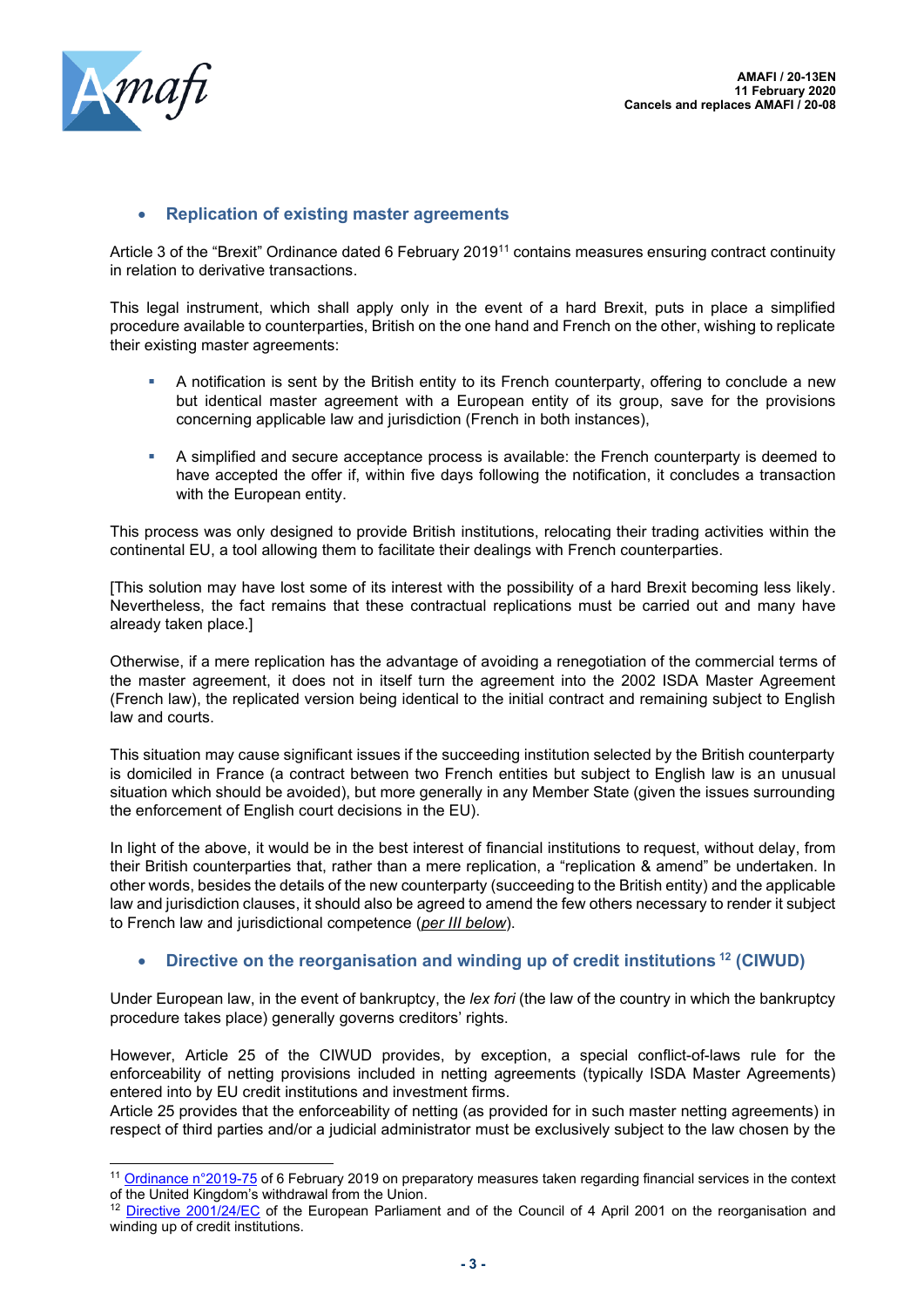

parties in the contract where those provisions are included - without restricting the choice of law to one of a Member State.

Aside from the fact that it is rather curious for the Union to allow for the law of a third country to determine the conditions of enforceability of netting provisions in the event of an EU credit institution or investment firm's bankruptcy, the implementation of this conflict-of-laws rule has encountered a number of serious procedural issues.

- Article 25 of the CIWUD is a two-stage process, each governed by a specific jurisdictional order. It is first necessary to determine, in accordance with the law of the bankruptcy court, whether or not the contract is a netting agreement. If so, it is then a matter of referring to the law of the contract (if different) in order to determine the conditions of enforceability of the said contract's clauses.
- The conflict-of-law rule of Article 25 of CIWUD is further complicated by the fact that there is no indication as to whether contract law or bankruptcy law should be looked at to consider enforceability. The choice of the latter is not so obvious since (i) most of the time, its scope is limited to the country's citizens and (ii) the CIWUD prohibits any secondary insolvency proceedings in a country other than the one of the institution's headquarters.
	- The legal doctrine on this matter has evolved as far as ISDA Master Agreements (English Law) are concerned. After initially considering the application of English contract law, the doctrinal opinion moved, with no certainty however, following Lehman Brothers' bankruptcy, towards a solution consisting in creating a "hypothetical" bankruptcy in the United Kingdom and in consequently applying the British rules pertaining to a local bankruptcy procedure similar to the one pending in the Union against the institution in question.
	- The solution with regard to ISDA agreements subject to New York law is not any more satisfactory as bankruptcy is an exclusively federal matter (in other words, the State of New York has no specific bankruptcy law)<sup>13</sup>.

Using the 2002 ISDA Master Agreement (French Law) eliminates these uncertainties by applying French law and its solid netting regime, one of the most well-established in the Union, and the conditions of its applicability being clearly written and confirmed through significant case law.

• **British regime governing the disclosure of evidence<sup>14</sup>**

AMAFI has already drawn its members' attention to a sometimes little known aspect of English law: its rules of civil procedure as concerns the rules of evidence and disclosure, based on the concept of discovery. Whilst not Brexit-related, both Brexit and the aforementioned issues could be an opportunity for market participants to take notice of this regime fraught with consequences.

The disclosure process is often long and complex; standard disclosure, as briefly presented below, is comprised of the following:

- Standard disclosure requires a party to disclose the documents on which it relies, and the documents which adversely affect its own case, adversely affect another party's case, or support another party's case, provided that those documents are or have been under the disclosing party's control.
- The process can become quite complex given the number and variety of form of documents, especially in an increasingly dematerialised environment. Moreover, the obligation can even extend

<sup>13</sup> On these questions see: *Rapport d'étape, Impact du Brexit sur les contrats bancaires et financiers et la stabilité du financement des acteurs continentaux, HCJP, 29 septembre 2017, p. 10*

<sup>&</sup>lt;sup>14</sup> This section reproduces an AMAFI communication to its members: AMAFI CB/NN/19-0840 dated 23 September 2019.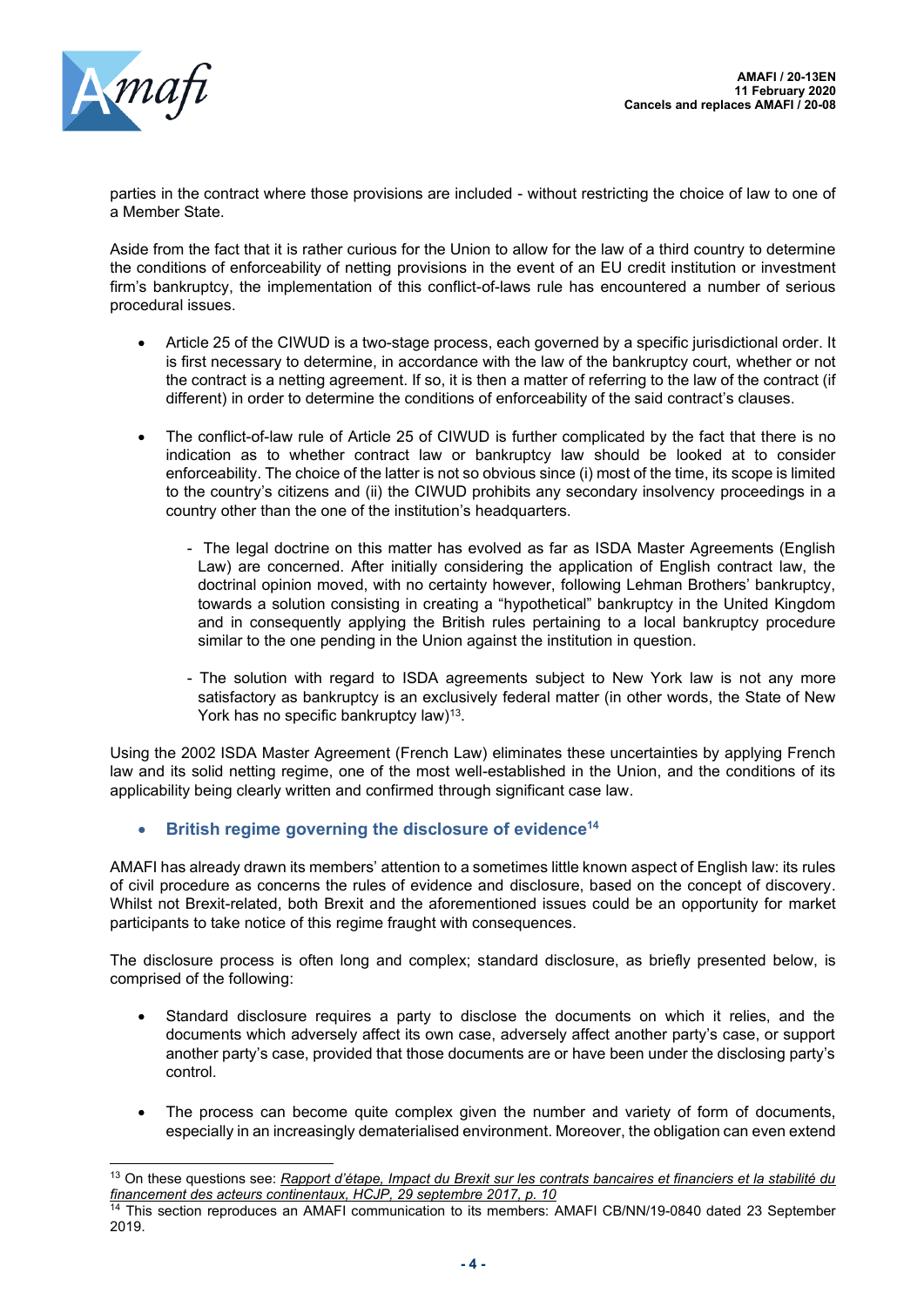

to erased data or third parties' documents. Related documents may also have to be disclosed *train of inquiry documents* – and might lead to the discovery of other evidence.

Market participants whose contracts are subject to English law must therefore maintain document retention policies in order to protect themselves against a potential future violation of their disclosure obligation in the event of litigation.

If there are any exceptions, so complex are the conditions for them to be claimed that they ultimately become meaningless. The famous *privilege* protecting communications between a client and its lawyer, for instance, even if seen as a fundamental right, may sometimes be rendered invalid in practice. As a striking example, where legal entities are concerned, only communications between lawyers and those employees expressly instructed by their employer to seek and receive legal advice can claim the benefit of the Privilege.

A procedure this onerous, generating extremely high costs, coupled with the imminence of Brexit, led the United Kingdom to rethink its system. If the procedural transparency of its justice system formerly attracted parties towards British jurisdictions, its advantages are now being overshadowed by the costs it implies. An initial reform effort in 2013 did not deliver on its promises; however, a second one is under consideration (a *pilot scheme* has even been set up) even if the consensus is that it will be insufficient.

The ISDA Master Agreement (French Law) agreement, subject to the civil law rules on evidence, erases the above identified flaws by not requiring that the onerous, time-consuming and expensive disclosure procedure be complied with.

# **II – A FRENCH LEGAL FRAMEWORK ADAPTED TO ACCOMMODATE THE 2002 ISDA MASTER AGREEMENT (FRENCH LAW)**

# • **Amendments recently made to certain aspects of French Law**

The "Brexit" Ordinance of 6 February 2019 (*s. above*) also served to adapt certain specific aspects of French law in order to guarantee the enforceability of all of the 2002 ISDA Master Agreement (French Law) clauses:

 $\ddot{\phantom{1}}$  Under French Law, owed interest can only be validly compounded if due for at least one entire year (*"anatocisme"*). However, compounding interest over any period of time is standard market practice in relation to OTC derivative transactions, and this is provided for in the ISDA master agreement subject to English law. At the time of drafting the 2002 ISDA Agreement (French law), authorities realised that providing for this possibility under French law could prove decisive in encouraging the transition to the new contract.

The "Brexit" Ordinance therefore modifies the *anatocism* rule, provided for in article L. 211-40 of the French Monetary and Financial code, but only insofar as interest calculated under a master agreement documenting derivative transactions is concerned. The general ban on *anatocisme*, particularly for credit or financing operations, remains otherwise unchanged.

The "Brexit" Ordinance also extends the scope of the netting **regime by modifying article L. 211- 36 of the French Monetary and Financial code, in accordance with the UNIDROIT general principles (the drafting of which France was actively involved in 2012), to additional transaction types commonly documented in ISDA agreements: emission allowance units, spot foreign exchange transactions or transactions for the sale, purchase of precious metals.**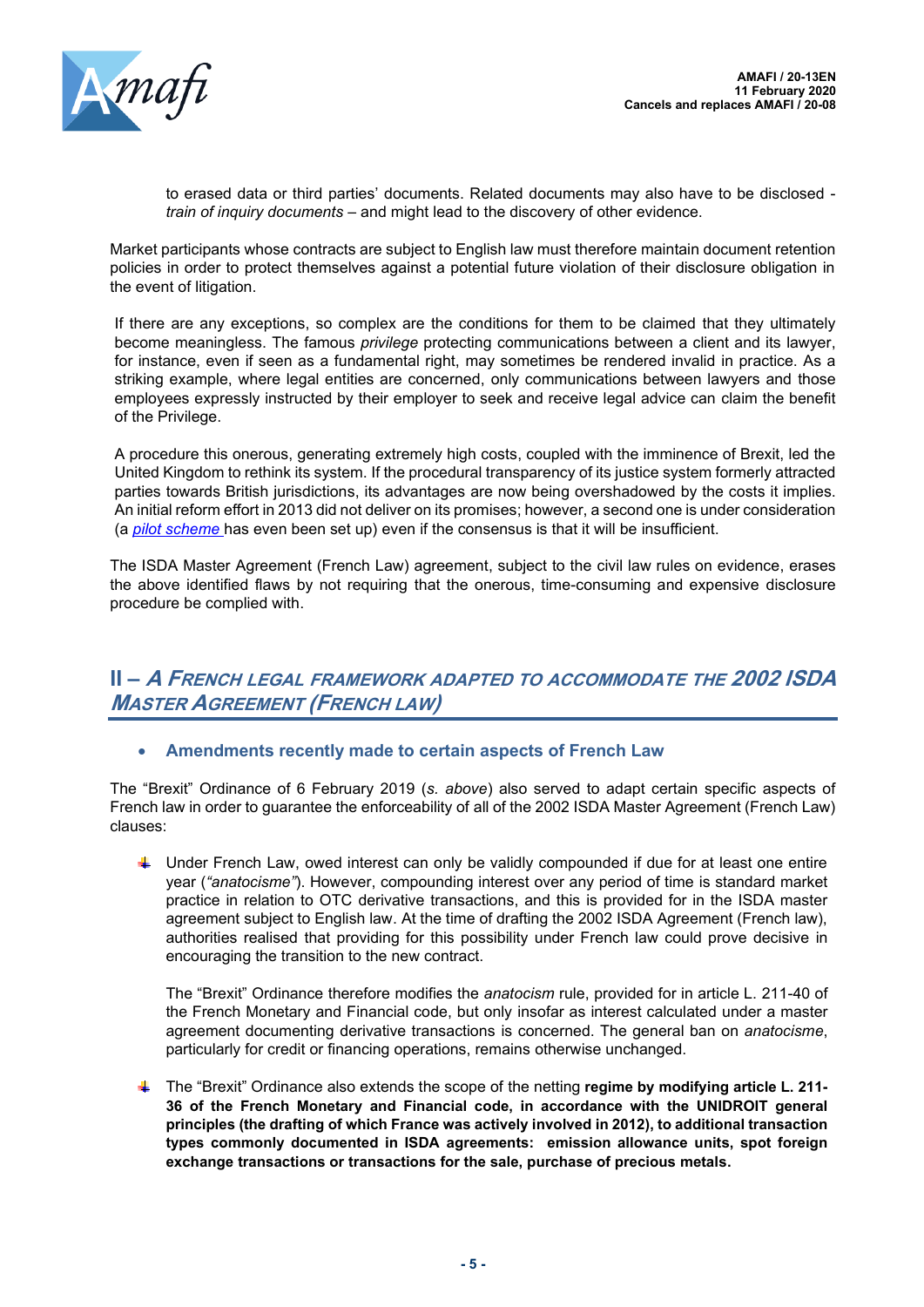

## • **Specialised international chambers**

The French justice system used to be seen as ill-suited for disputes involving international or financial issues. This is no longer the case since the creation, in 2018, of chambers specialising in international – mainly commercial – matters<sup>15</sup> within the Paris Tribunal of Commerce and Court of Appeal.

Among their numerous advantages:

- Their ability to consider disputes relating to financial instruments and products, including master agreements,
- The judges' expertise in banking and financial matters (bilingual former market professionals).
- $\downarrow$  Their specific procedural rules, such as:
	- The possibility for submissions and documents to be filed in English,
	- The procedural calendar negotiated between the court and the parties,
	- The auditions of parties, experts and witnesses,
	- The decisions drafted in both French and English.

The existence of these chambers should serve to reassure foreign (even national<sup>16</sup>) counterparties with regard to the capacity of the French justice system to deal with disputes arising from the 2002 ISDA Master agreement (French Law).

# **III – MAIN DIFFERENCES BETWEEN THE 2002 ISDA MASTER AGREEMENT (FRENCH LAW) AND ITS ENGLISH COUNTERPART**

Putting aside the changes relating to applicable law and choice of jurisdiction, only five changes were made to the ISDA Master agreement (English Law) in order to comply with French law.

None of those changes affect the netting provisions at the heart of the ISDA agreement (*s. sections 5 and 6*), or the way OTC derivative transactions have been carried out in the financial markets for the past 30 years.

• **Section 2(a)(iii) – Flawed Assets / Conditionality**

A party may, following a default or a potential default of its counterparty, suspend the execution of its obligations for a period of 90 days (indefinite suspension being prohibited under French law).

This provision gave rise to significant case law following the bankruptcy of the investment bank Lehman Brothers because of the use some of its counterparties sought to make of it. Indeed, the resolution of the issues this provision presented revealed significant differences in the way a particular clause of the ISDA Master Agreement could be interpreted by English and New York jurisdictions<sup>17</sup>.

<sup>&</sup>lt;sup>15</sup> The international chambers in fact already existed but a decision was made to strengthen them, in particular by setting in stone a number of unwritten rules such as the use of the English language during hearings. It was also decided to create, within the Paris Court of appeals, an international chamber.

<sup>&</sup>lt;sup>16</sup> ISDA Master agreements between two French counterparties being sometimes subject to English law, even if this should generally be avoided.

<sup>17</sup> In the Metavante case (*US Bankruptcy Court*, 15 September 2009), New York judges saw in the use of the Flawed assets clause, a violation of the automatic stav principle, ordering Metavante to execute its obligations until a decision by its defaulting counterparty to proceed – or not – with the contract. On the contrary, in the Lomas decision (*English Court of Appeal*, 3 April 2012), the Court of Appeals rejected the existence of an implicit term under which the suspension of the obligations would have come to an end. In order to avoid possible abuse, ISDA published, on 19 June 2014, an amendment adding a time limit to the Flawed Assets provision.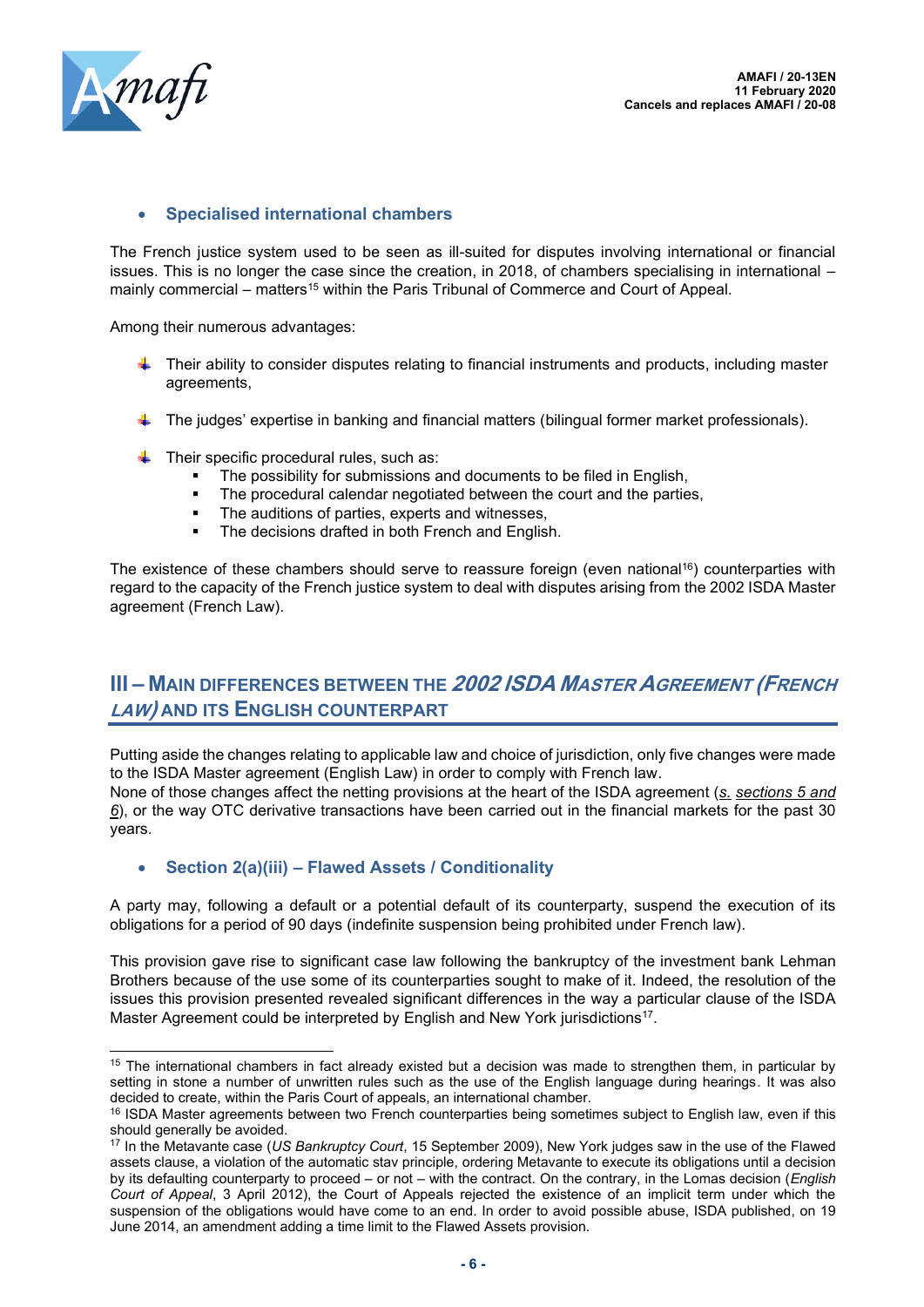

Following ISDA's work to correct the pernicious effects of that clause, and because the "Flawed Asset" theory has no equivalent in civil law, it had been decided to include ISDA's proposed amendments in the new French agreement.

# • **Section 2(c) – Netting of Payments**

Payment netting allows positive and negative values to offset each other provided that the amounts are denominated in the same currency and owed under one or more transactions.

Payment netting occurs by way of novation under English law.

It is not the case under French law where netting is a method of payment.

The concept of novation has therefore simply been deleted from the French master agreement. As such, this change bears no practical consequences on the parties.

#### • **Section 3 – Representations**

Representations are promises made by one party on its present and/or future conduct.

In this section, the reference to "*equity as a source of law*" - specific to English law (more broadly, to common law) was deleted, but the word "equity" was retained as it may be used in the interpretation of the parties' intentions.

#### • **Section 9(f) – No Waiver of Rights**

In accordance with this provision, a party can decide whether to strictly enforce contractual provisions without losing its right to assert a breach.

A clarification has been introduced in order to specify that under French law, the statute of limitations applicable to contractual obligations can be reduced but not extended.

• **Section 13(a) – Governing Law**

Quite logically, the ISDA Master Agreement is subject to French law.

• **Section 13(b) – Jurisdiction**

If the 2002 ISDA Master Agreement (French Law) provides for the jurisdiction of the Paris Tribunal of Commerce and its Court of Appeal, parties can however choose between exclusive or non-exclusive jurisdiction.

The non-exclusive jurisdiction clause expressly provides for disputes to be heard in the above-mentioned courts but without prejudice to the right of one or the other of the parties to take the dispute to the courts of any other jurisdiction if appropriate. This possibility generates a certain degree of uncertainty, which can be easily mitigated by introducing an arbitration provision<sup>18</sup>, should the counterparty reject an exclusive jurisdiction clause.

<sup>18</sup> The *Haut Comité Juridique de Place* is working on a report on a simplified arbitration procedure for banking and financial disputes, that could also facilitate the use of the *2002 ISDA Master Agreement (French law)*